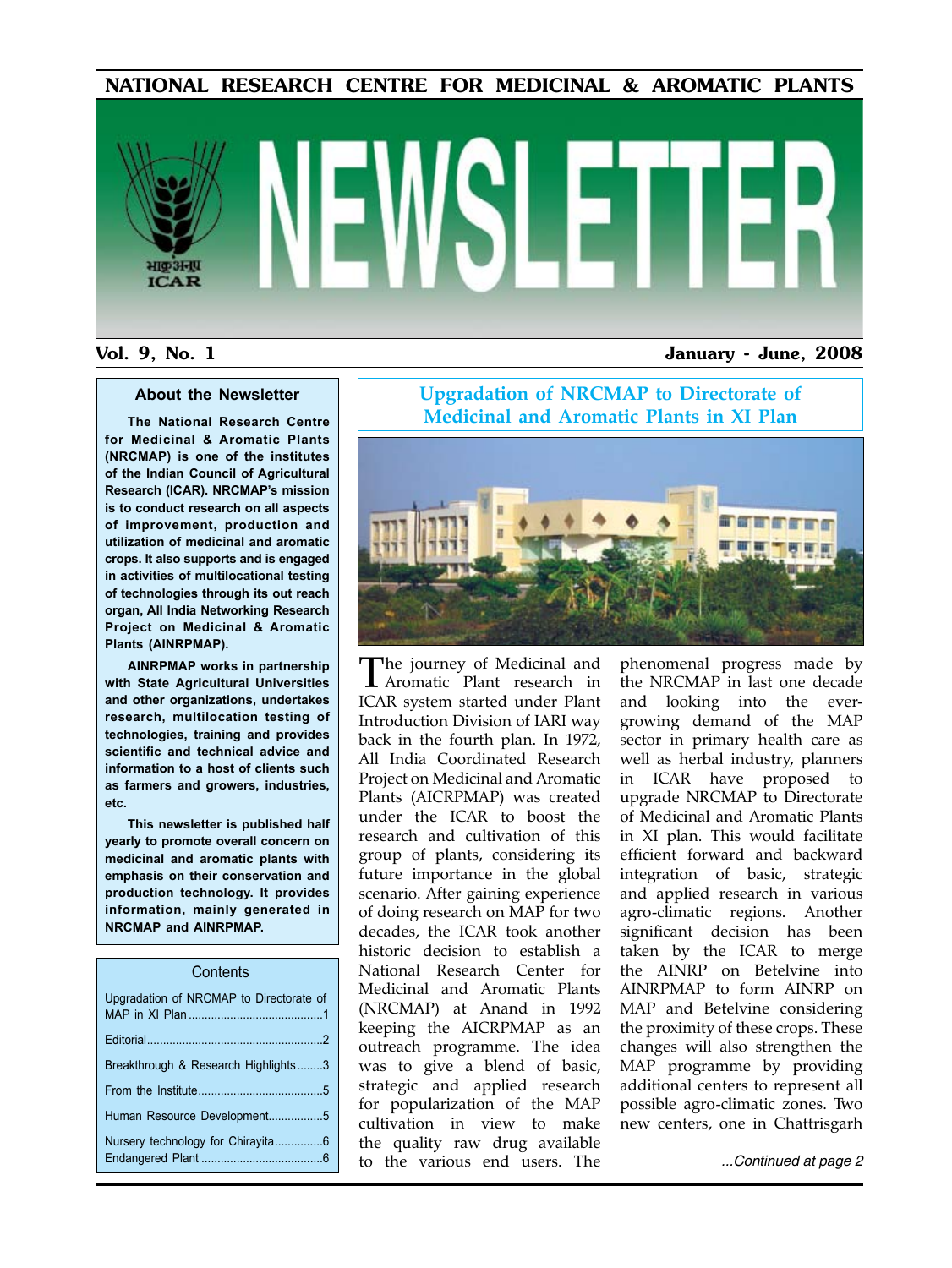# **Editorial**

*The Medicinal Plants as a group comprise of a large number of species (about 8000) and account for about 50% of all the higher flowering plant species present in India. Medicinal plants are usually used in India in self-help mode as well as in its codified systems of medicines such as Ayurveda, Unani, Siddha and Homeopathy. It is also used in different forms in several folk and tribal medicines. About 10000 designed formulations are in production and sold in length and breadth of the country. Analysis of different botanical habits of the medicinal plants reveals that about 33% plants species are trees, 32% herbs, 20% shrubs, 12% climbers and others 2%. If we examine the nature of use of medicinal plants, we shall find that about 90% of medicinal plants used by the industries are collected either from the forests or from its wild natural habitats. About 800 species are used by the industries in bulk of which about 20 species come from the commercial cultivation. More than 70% of the plants used involve destructive harvesting because usable parts are roots, bark, wood, stem or the whole plant in some cases. This causes threat to genetic biodiversity of species as well as sustainable supply of the raw drug.* 

*The need of medicinal plants cannot be met with from forests alone, even with their improved management. There is a great scope for growing medicinal plants on private agriculture holdings, which would require the supply of planting material, marketing assistance and technical inputs at least in the initial stages. This must come from the State Agriculture Departments with inputs from State Forest Departments as well.*

*Although the tree species of medicinal plants are about one third of the total medicinal plants used, research and development of this whole lot is neglected due to long gestation period required for yielding the result. Neither researchers are interested for any kind of crop improvement work which some times need their life contributions in a species, nor funding agencies are interested to support the project for about 15-20 years that is required to complete the project to infer a tangible conclusion. Public funding agencies are governed by the plan fund of five years duration and are not sure about future funding. As a result they are sceptical to fund a project of long gestation. This situations need to be overcome, if sustainability has to be addressed.* 

*Suitable lands outside village forests, falling in the category of permanent agricultural fallows or wastelands fit for agriculture (e.g. canal side lands), or problem lands (e.g. usar, ravines, etc.), may be allotted to individuals or groups for medicinal tree cultivation in any form. In addition, suitable incentives need to be designed and put in place to promote medicinal tree planting on lands distributed to the landless persons. Carbon sequestration by major forest is now an important component of carbon trading and if properly managed, it will bring additional income to the growers of medicinal tree species. Lots of data have to be generated on carbon sequestration of medicinal tree species for harnessing this as a component of carbon trading.* 

*Identification of elite strains of important medicinal tree species with clear genetic markers for quality drug along with efficient clonal propagation techniques for fast multiplication should find a priority in the research. This would enable improvement of the quality of medicine and also improve the credibility of Indian Systems of Medicines.* 

*Investment projection in XI plan on research and development of medicinal plants is encouraging. There is enough funds available now through National Medicinal Plant Board, ICAR, NAIP fund of World Bank, CSIR, Central Sector Schemes of Ministry of Agriculture, Horticulture Mission, etc. However, I find there is no data base for sharing among these organizations for weeding out the duplicate proposals as well as to create a synergy in solving the problems of medicinal plant sector as a whole.* 

*Sharing of project information is only possible if a uniform database platform is created and is used by all the major players. I wish some organization should come forward to create such database platform with the help of IT professionals at the earliest.* 

*Jai Hind !*

*Satyabrata Maiti*

#### *...Continued from page 1*

and one in Jharkhand have also been proposed in the XI plan. A total of 84 scientists will be available in the system to work on different aspects of MAP research. The total plan budget out lay for XI plan accepted by the Council is Rs. 3790 lakh.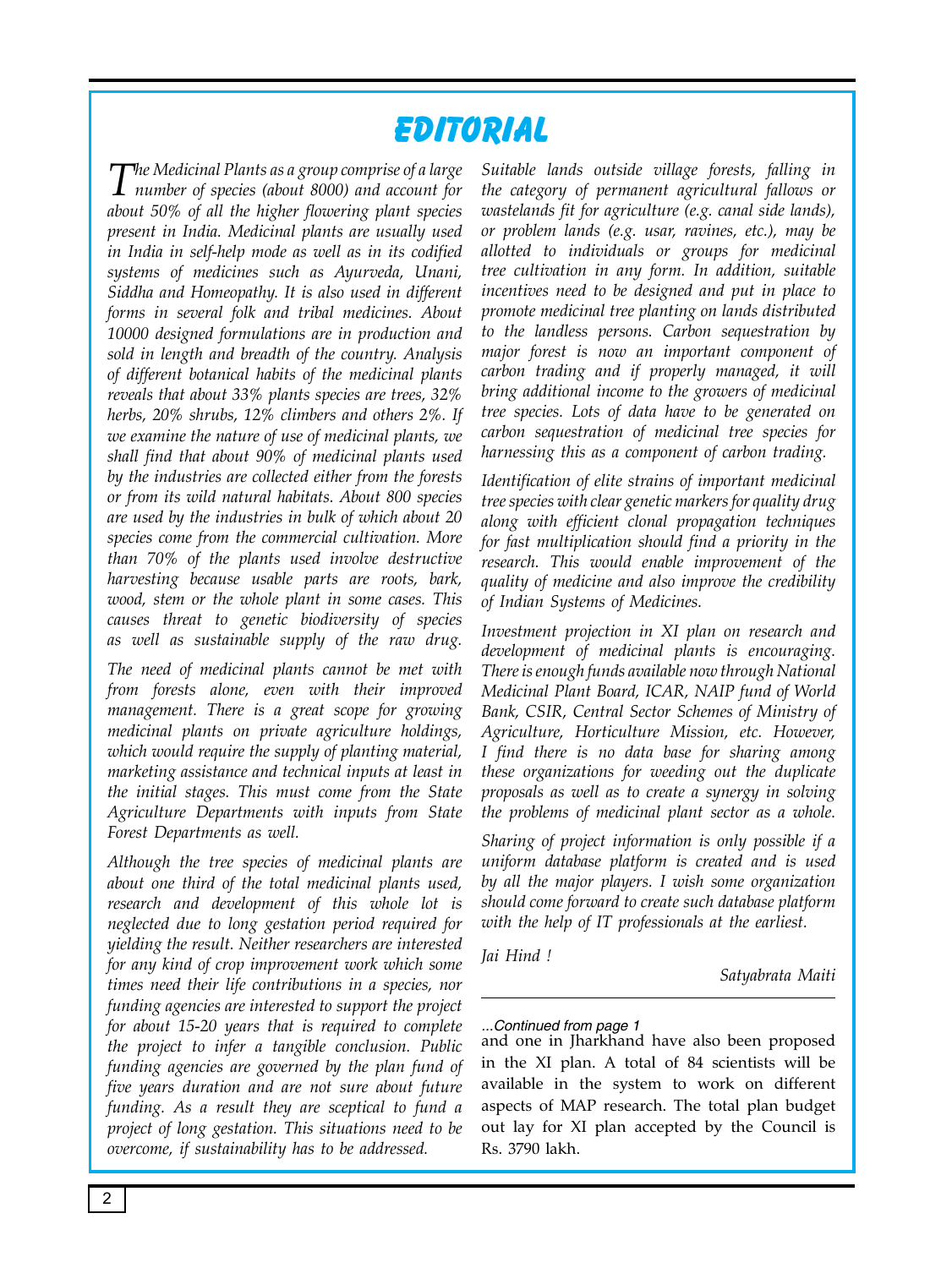# **Breakthrough & Research Highlights**

#### **New effecient aloin extraction method**

 $A$  process patent has been<br> $A$  filed by NRCMAP at NRCMAP Indian Patent Office, Mumbai for preparation of pure aloin from Aloe (*Aloe barbadensis*  Mill.) through extraction and purification. Aloin (aloin A) is the major active principle in aloe. It is a pharmaceutically important compound and utilized for the production of various drug intermediary compounds like Diacerin, etc,. Diacerin is extensively used in the treatment of abnormal degeneration of the connective tissues, e.g. rheumatoid arthritis, osteoarthritis, osteoporosis, or in other diseases such as acute respiratory syndrome of adult (e.g., asthma) and pulmonary emphysema**.**

The new method is easy to perform, can be used for purification of aloin from fresh, sun dried, oven dried and freeze

#### **Morphotypes in** *Hypericum perforatum*

*Hypericum perforatum* (St. John's wort), locally known as Bassant and Dendhu in Hindi, is chiefly valued as an antidepressant due to the presence of active content hypericin. It is also valued as an astringent, expectorant and diuretic and is used in pulmonary and urinary troubles. St John's wort oil (*oleum hyperici*), prepared by infusing the fresh flowers in olive oil, is used externally in the treatment of wounds, sores and swellings. It is found in Europe, Western Asia, North Africa and in Canary Islands. It is naturalized at many places in East Asia, Australia, New

Solan.



*An outline of the novel method*

dried leaf exudates. The method is also quicker, efficient (recovery up to 90%) and cost effective (most of the solvent used can be recovered for reuse). Aloin purity

can be achieved more than 90- 95% by this method which is suitable for industrial purposes. The product is available in bulk quantities on demand.

Zealand and North & South America. It is a frost resistant species, chiefly d is tributed in western Himalayas at an altitude of 1200-3000m in India. After extensive explorations, three distinct plant types based on morphological features have been identified by AINRPMAP,

*Habit and leaves of three morphotypes*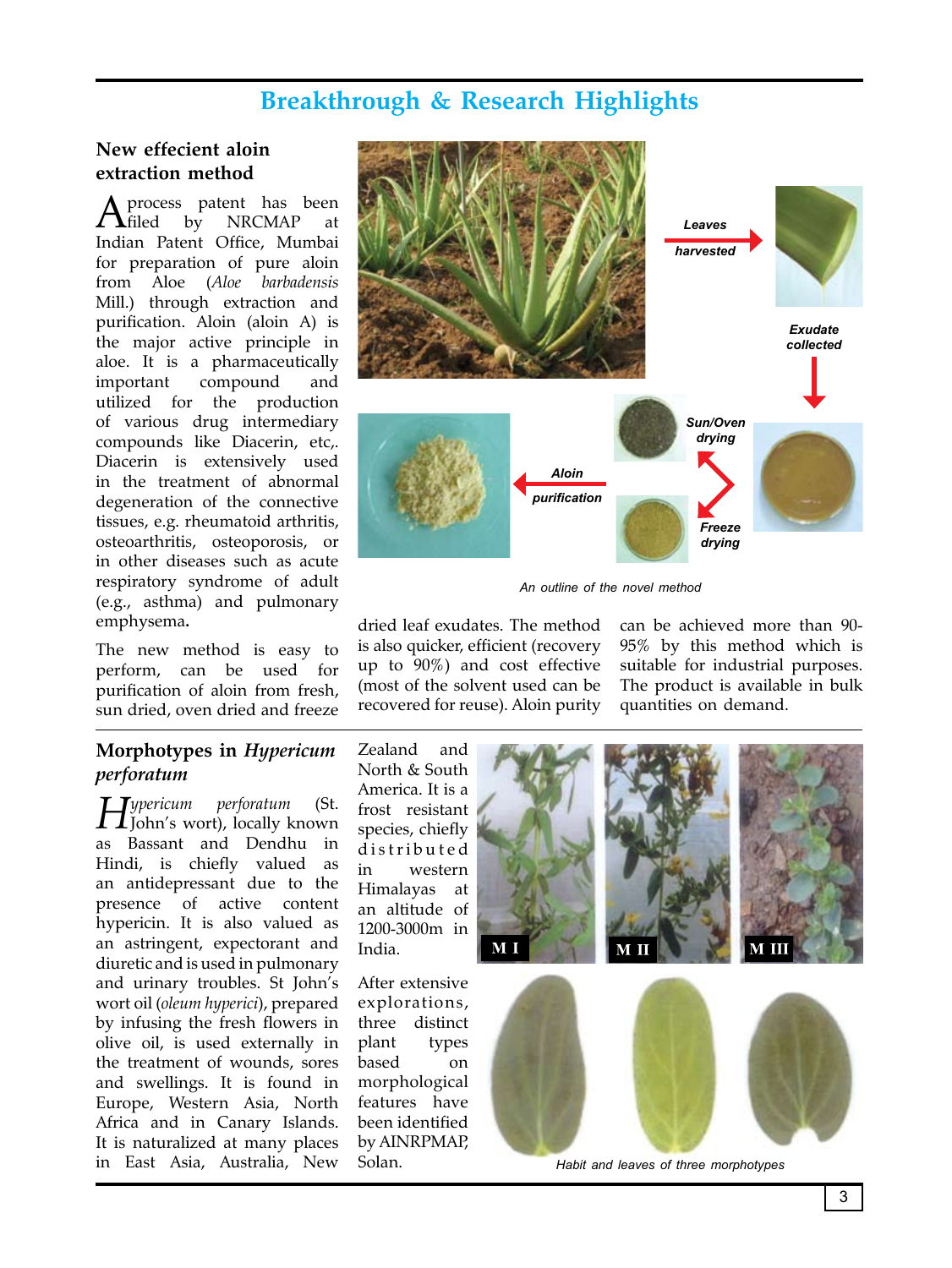Morphotype M-I is semi erect with oblong lanceolate leaf (leaf length: breadth ratio 3.0 or more) and reached 50% flowering at 3rd week of June having 100 days flowering duration. M-II is erect, having oblong leaves (L:B ratio  $\sim$ 2.3). It has slightly extended flowering duration (123 days) and reaches 50% flowering at 2nd week of June. M-III has shortest flowering duration of 77 days and attains 50% flowering in 4<sup>th</sup> week of June. It is prostrate (decumbent) in habit with obvate leaf shape  $(L:B$  ratio  $\sim$ 1.8). These morphological features have been found to be stable among the inbred lines after successive generations. These morphological features could be used in varietal development programmes conforming to the DUS criteria.

#### **High valepotriates yielding strain in** *Valeriana jatamansi*

*Valeriana jatamansi* (*Valeri-anaceae*), distributed in temperate Himalayas (1500 to 3000 m) is valued both in traditional and modern systems of medicine. Traditionally it is used for treating hysterical fits, nervous unrest, emotional troubles, epilepsy, asthma, leprosy, etc. The roots are also used as carminative, laxative, antiperiodic, hypnotic and aphrodisiac. Most of the therapeutic properties like tranquillising and sedative effects of this species are due to the presence of a group of compounds termed as valepotriates (present in roots and rhizomes) and essential oils (present mostly in roots).

After extensive evaluation of various populations of this species growing in Himachal Pradesh, one strain with

valepotriates content more than 4 per cent and essential oil about 1.8% has been isolated by AINRPMAP, Solan. This chemotype can produce dry rootstock yield of about 1000 kg/ha after two years of field growth (population density 85000 plants/ha). It can be multiplied both by seeds as well as rootstock splits. The centre is multiplying the strain for large scale cultivation and supply to interested farmers.

#### **Air layering – A new propagation method of Asoka**



Asoka [*Saraca asoca* (Roxb.) De wilde] belongs to the family Caesalpinaceae, is a small evergreen tree. Asoka has high medicinal value and is used in many ayurvedic drugs. Bark contains tannins, glycosides and alkaloids (leucopelargonidin and leucocyanidin). Bark of the tree is used in medicines for women's genitor-urinary problems, dyspepsia, fever, burning sensation, visceromegaly, piles, ulcers, menorragia, metropathy, leucorrhoea and pimples. Due to overexploitation of this species, IUCN describes this species as globally vulnerable.

Conventionally, the plant is propagated by true seeds in rainy season. However, success of tree species improvement depends upon efficient clonal propagation technique. Therefore, standardization of various vegetative propagation techniques such as budding, grafting, air layering etc. was tried at NRCMAP. Of these techniques, air layering has been successfully standardized. Shoots are used for air layering during monsoon. About 90% success with excellent rooting was obtained within 45 days. Therefore, air layering would be suitable for mass production of true to the type saplings of *S. asoca*.

#### *In vitro* **propagation of** *Chlorophytum arundinaceum* **from stem disc**

*Chlorophytum arundinaceum* – an endangered medicinal herb is valued for its fleshy roots. In traditional Indian systems of medicine it is used for its aphrodisiac and natural tonic (for strength and vigour) properties. Besides, the fleshy root is especially used in the treatment of rheumatism. Large-scale collections from the natural habitat along with destructive nature of harvesting, poor seed germination and low multiplication ratio raise the concern about the possible extinction of the species. Therefore, a micropropagation method has been developed at NRCMAP for its large scale multiplication.

Micropropagation using stem disc as starting material (explants) has been achieved on Murashige and Skoog's medium supplemented with BA (1.0-1.5 mg/l), NAA (2.0-2.5 mg/l) and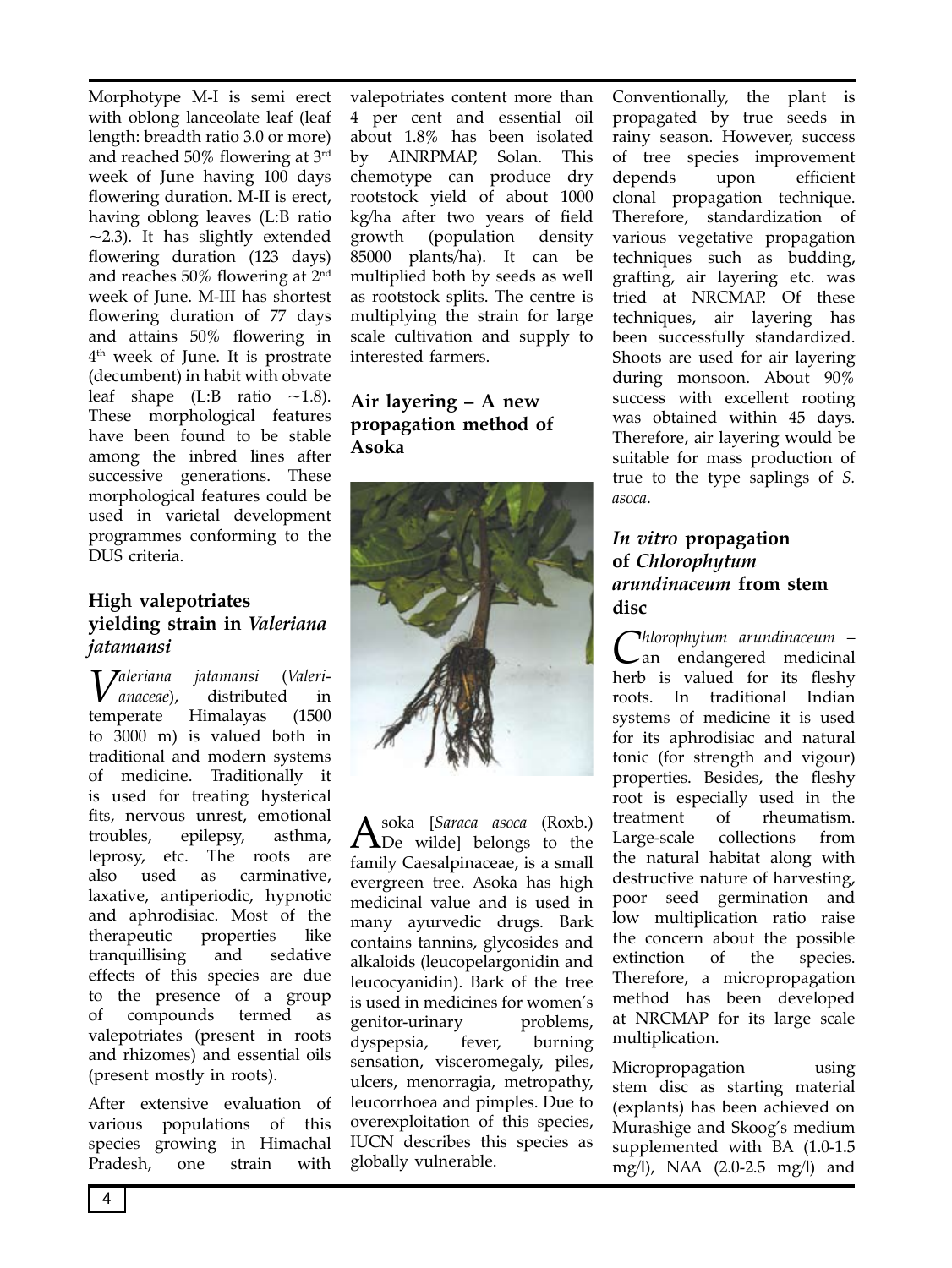

*Proliferation of shoot buds*

3% sucrose. Within 10-12 days of initial culture, proliferation of 11-13 shoot buds was observed from a single stem disc. Multiple shoots of 8-10 numbers/explants were produced after 4-week of culture. Rooting of the micropropagated shoots were readily achieved in IBA (0.1-0.25

#### **Distinguished visitors**

Dr. T. P. Trivedi, Project Director (DIPA) & ADG (ARIS), ICAR, New Delhi on 12.03.2008

Dr. G. B. Singh, Ex. DDG (NRM), ICAR on 15.03.2008

Dr. A. Bandyopadhyay, National Coordinator, NAIP, New Delhi on 17.03.2008

mg/l) after 8-10 days of culture. The plantlets were hardened and successfully transferred to the field. This protocol will provide an effective multiplication strategy for the nuclear base population of this important medicinal herb.

#### **Root knot in Chirayita**

Chirayita (*Swertia chirayita*) is a critically endangered medicinal herb of temperate origin. It is used as blood purifier and hepatic stimulant. Initiatives for its cultivation have been taken under AINRPMAP, Kalimpong. However, the plants were found to be susceptible to root knot nematodes. Plants

**From the Institute**

Dr. K. M. Bujarbaruah, DDG(AS), ICAR, New Delhi on 15.05.2008

#### **Director's Visits in Meetings/Seminars**

- Project Screening Committee meeting at NMPB, New Delhi on 17.01.2008
- National Workshop on Spices & Aromatic Plants at

collected from farmers' field at Lava were infected with root knot nematodes. Infected plants showed stunted growth. Upon uprooting, the roots with galls were seen. Number of galls per plant varied from 45-120. The nematode associated with the disease was identified as *Meloidogyne javanica.*



*Severely infected root of Chirata*

Agricultural Research Station, Mandor, Gujarat on 06.02.2008

- Networking Project on Guggal in the Project Screening Committee meeting held at NMPB, New Delhi on 20.02.2008
- Networking Project on Guggal in the SFC meeting held at NMPB, New Delhi on 22.02.2008

## **Human Resource Development**

| <b>Name</b>                                             | <b>Details</b>                                                                                                                                                                                                                                             | Date                               |
|---------------------------------------------------------|------------------------------------------------------------------------------------------------------------------------------------------------------------------------------------------------------------------------------------------------------------|------------------------------------|
| Dr. P. Manivel, Principal<br>Scientist (Plant Breeding) | The stakeholders' workshop-component -4<br>of NAIP at CRRI, Cuttack                                                                                                                                                                                        | $9-10$ <sup>th</sup> January, 2008 |
|                                                         | RPC meeting of NAIP project on "Studies on<br>relationship between ecogeography of the<br>chemotypic variation of nine important but<br>highly threatened medicinal plant species<br>and prospects of their cultivation" at Krishi<br>Bhavan-II, New Delhi | 19th March, 2008                   |
| Mr. Saravanan Raju,<br>Scientist (SS) Plant Physiology  | Recent trends in chromatography at M/s<br>Spinco Biotech, Ahmedabad                                                                                                                                                                                        | 12 <sup>th</sup> February 2008     |
| Dr. G. Sridhar, Scientist (Plant<br>Physiology)         | MDP on Harnessing Intellectual Property<br>for strategic competitive and collaborate<br>advantage at IIM, Ahmedabad                                                                                                                                        | 10-12 March, 2008                  |